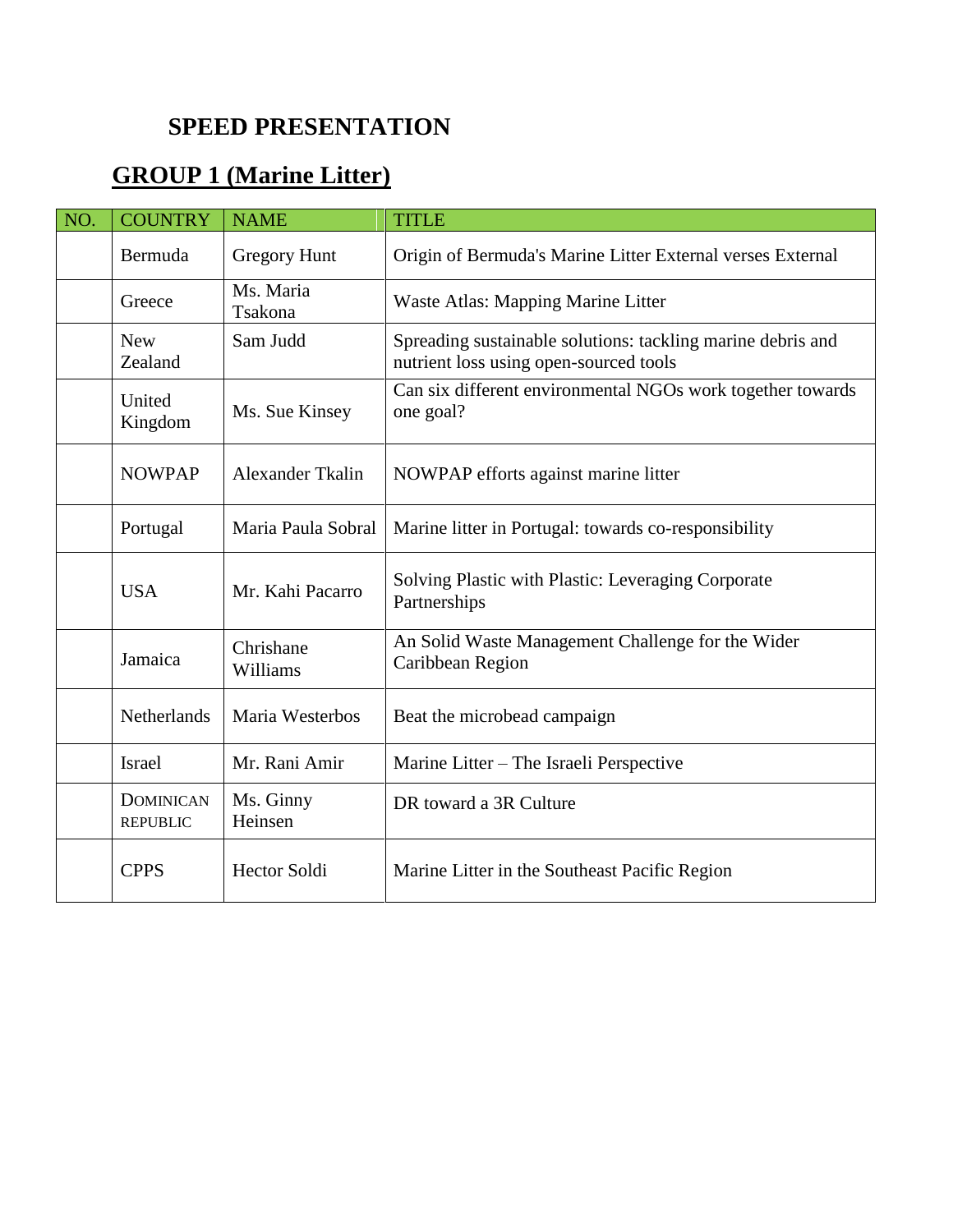## **GROUP 2 (Wastewater & Generic GPA)**

| NO.              | <b>COUNTRY</b>     | <b>NAME</b>                                 | <b>TITLE</b>                                                                                                     |
|------------------|--------------------|---------------------------------------------|------------------------------------------------------------------------------------------------------------------|
| 1.               | Jamaica            | Christopher<br>Corbin                       | Domestic Wastewater Management in the Wider Caribbean -<br><b>Challenges and Opportunities</b>                   |
| 2.               | Canada             | Mr. Cabral Larc<br>Trotman/ Jessica<br>Jaja | Reclaiming paget farm: A participatory documentary film and<br>restoration initiative.                           |
| 3.               | <b>USA</b>         | Mr. Thomas J.<br>Goreau                     | Jamaica coral reef eutrophication: past, present, & future                                                       |
| $\overline{4}$ . | <b>AUSTRALIA</b>   | Mr. Richard<br>Kenchington                  | <b>CORAL REEFS AND EBM</b>                                                                                       |
| 5 <sub>1</sub>   | Cuba               | Carmen Cristina<br><b>Terry Berro</b>       | CUBAN STRATEGY TO REDUCE THE IMPACT OF<br>POLLUTING SOURCES ON COASTAL AND MARINE<br><b>RESOURCES</b>            |
| 6.               | <b>SAINT LUCIA</b> | Dr. Christopher<br>Cox                      | OVERVIEW OF THE INTEGRATING WATER, LAND AND<br>ECOSYSTEMS MANAGEMENT (IWECO) IN CARIBBEAN SIDS<br><b>PROJECT</b> |
| 7.               | Jamaica            | Denise Forrest                              | CReW project, financing mechanisms, policy and regulation                                                        |

## **GROUP 3 (Nutrients & Generic)**

| NO. | <b>COUNTRY</b> | <b>NAME</b>          | TITLE                                                                                                                                                                                               |
|-----|----------------|----------------------|-----------------------------------------------------------------------------------------------------------------------------------------------------------------------------------------------------|
|     | Sri Lanka      | Anura Jayatilake     | Protection of the South Asian Seas                                                                                                                                                                  |
|     | USA            | Ms. Sanya<br>Compton | Understanding the perceived communication structure of<br>coastal resources management in small island developing<br>states of the Eastern Caribbean: case study- St. Vincent and the<br>Grenadines |